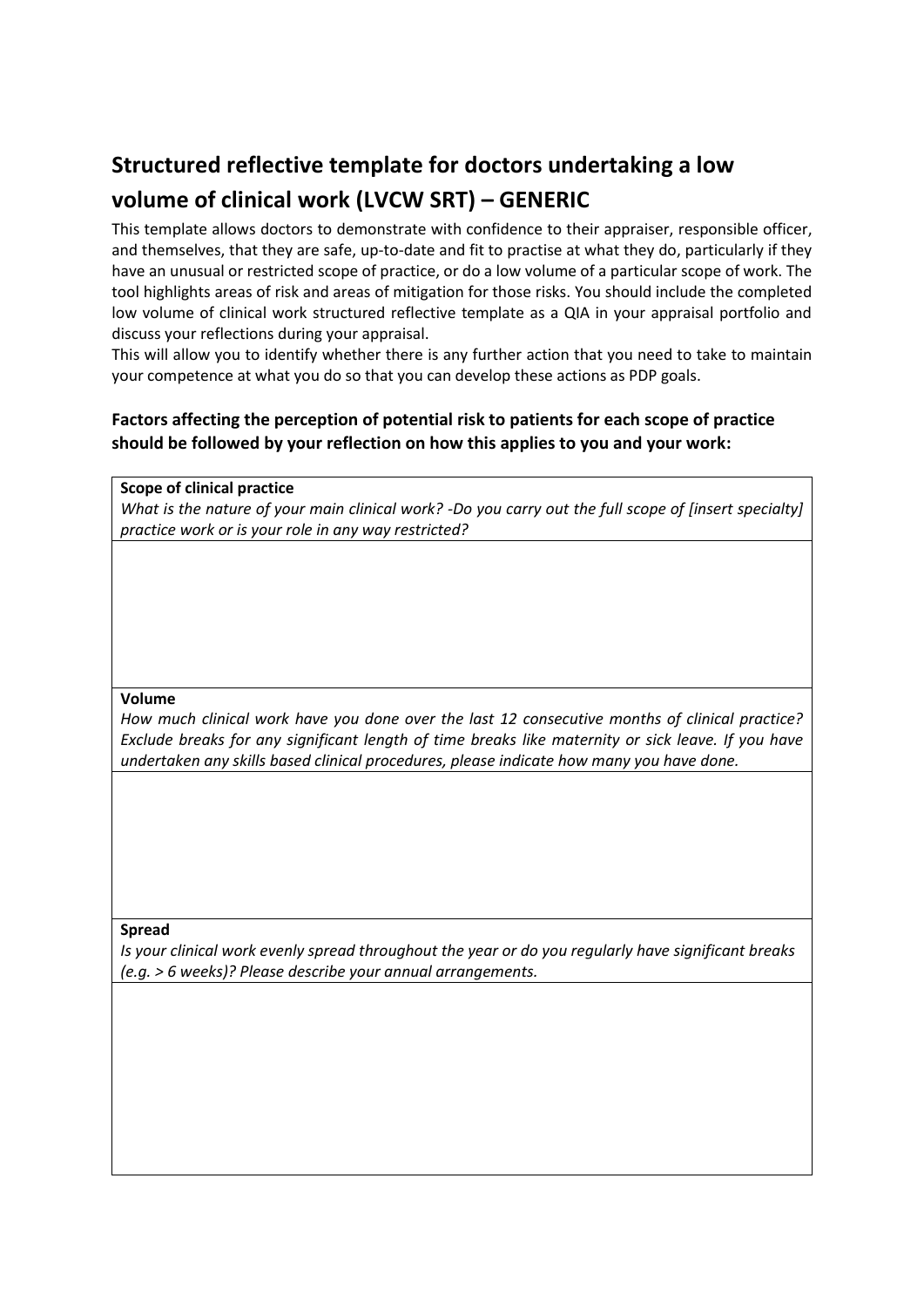# **Experience**

*How long have you been working as a qualified doctor for this type of clinical work?*

# **Duration of LVCW and plans**

*How long have you been working at your current low volume of clinical work and what are your plans? Will you increase, maintain or decrease your volume of clinical work over the coming year?*

# **Overlap with other roles, job plan**

*Please describe any non‐specialty roles you currently have and to what extent they overlap with your [insert specialty] clinical role. Please indicate whether they include clinical work and if so what kind.*

# **Benchmarking, integration and support**

*Are you able to compare your clinical practice with that of your peers? For example: Do you receive organisationally generated data on your activity which compares you to your peers? Do you meet regularly with your peers to discuss your work, eg. Multidisciplinary meetings Do you have easy access to support and advice from your peers (either through work or through networks outside work)?*